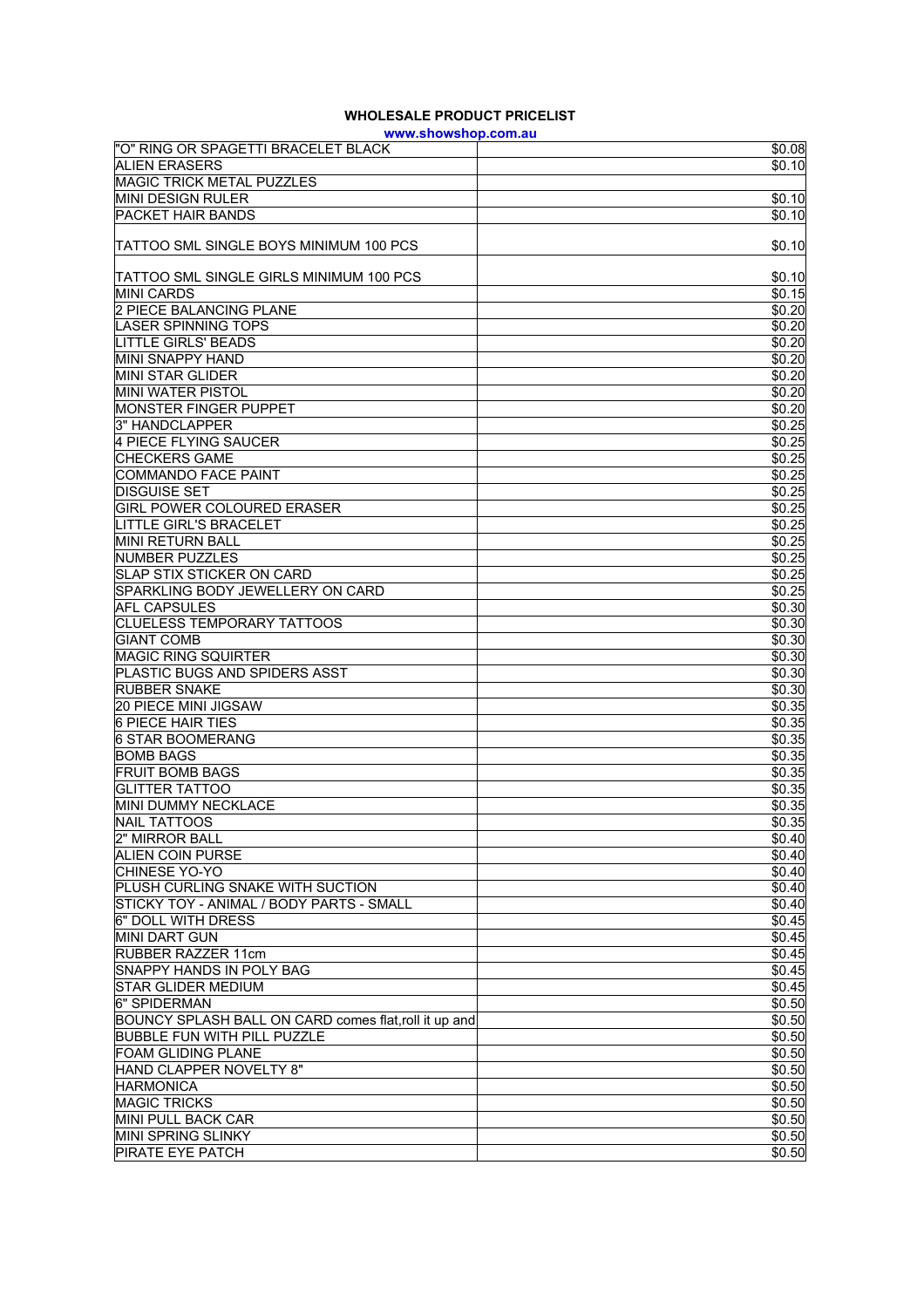| POP 'N' CATCH                                    | \$0.50              |
|--------------------------------------------------|---------------------|
| TRANSLUCENT STICKERS FOR GIRLS ON CARD           | \$0.50              |
| <b>WHOOPEE CUSHION YELLOW</b>                    | \$0.50              |
| 5" SUPER SOAKER                                  | \$0.55              |
| MINI FLASHLIGHT KEY CHAIN                        | \$0.55              |
| MINI WANDS SET (TWO)                             | \$0.55              |
|                                                  |                     |
| POP UP DINOSAUR IN EGG                           | \$0.55              |
| <b>SKELETON KEY CHAIN</b>                        | \$0.55              |
| TENNIS BALL & BALLOON SET                        | \$0.55              |
| THUMB HANDCUFFS                                  | \$0.55              |
| <b>TINSEL HEADBAND</b>                           | \$0.55              |
| <b>WATER BOMBS IN PKT</b>                        | \$0.55              |
| PEN WITH STAMPER AND BUBBLE BLOWER               | \$0.60              |
| SUCKER BALL - STICKS TO WALLS                    | \$0.60              |
| <b>TEDDY BEAR KEYCHAIN</b>                       | \$0.60              |
| <b>TOUCHABLE BUBBLES</b>                         | \$0.60              |
| <b>TV WATER GAME</b>                             | \$0.60              |
|                                                  |                     |
| CARD GAMES ASST (OLD MAID, ETC.)                 | \$0.65              |
| <b>GLITTER HEADBOPPERS</b>                       | \$0.65              |
| SNAKES AND LADDERS GAME LARGE                    | \$0.65              |
| <b>SOCCER HORN</b>                               | \$0.65              |
| STICKY TOY - ANIMAL / BODY PARTS - LARGE         | \$0.65              |
| 72 SHOT CAPS                                     | \$0.75              |
| <b>BOYS LUCKY DIPS</b>                           | \$0.75              |
| <b>LUCKY DIPS GIRLS</b>                          | \$0.75              |
| NOUGHTS AND CROSSES GAME                         | \$0.75              |
| LARGE JIGSAW PUZZLE 29cm x 21cm                  | $\overline{$}0.85$  |
|                                                  |                     |
| <b>FLOWER LEI</b>                                | \$0.95              |
| <b>INFLATABLE BAT 24"</b>                        | \$1.00              |
| <b>LARGE WHOOPEE CUSHION RUBBER</b>              | \$1.00              |
| MINI GAMES SNAKES & LADDERS ETC                  | \$1.00              |
| <b>SNAPPY HAND ON CARD</b>                       | \$1.00              |
| 24" NINJA SWORD                                  | \$1.10              |
| <b>BEAD SET ON CARD</b>                          | \$1.20              |
| <b>7 DAY NAIL DECOS</b>                          | \$1.50              |
| <b>BLOODY SLIME WITH HUMAN PARTS</b>             | \$1.50              |
| <b>CAP GUN</b>                                   | \$1.50              |
|                                                  |                     |
| <b>CRYSTAL PARTY PLAY SET</b>                    | \$1.50              |
| <b>DAZZLING NAIL SET</b>                         | $\overline{\$1.50}$ |
| DAZZLING PRINCESS RING SET                       | \$1.50              |
| <b>FAIRY WAND</b>                                | \$1.50              |
| <b>INFLATABLE BAT 42"</b>                        | \$1.50              |
| MAGGIE ASST LIP GLOSS SETS ON CARD               | \$1.50              |
| <b>NOISE PUTTY</b>                               | \$1.50              |
| PLUSH ASST SMALL DOG, CAT, MONKEY ETC            | \$1.50              |
| <b>TIARA</b>                                     | \$1.50              |
| TINSEL MULTI COLOURED WIG                        | \$1.50              |
|                                                  |                     |
| <b>WILDCATS INFLATABLE BASKETBALL</b>            | \$1.50              |
| <b>EXPANDING BALL IN POLYBAG</b>                 | \$1.75              |
| <b>GIRLS' PLAY FUN JEWELLERY SET</b>             | \$2.00              |
| <b>LITTLE GIRL'S COSMETIC SET</b>                | \$2.20              |
| JESTER HAT ASST COLOURS                          | \$3.00              |
|                                                  |                     |
| <b>CONFECTIONERY</b>                             |                     |
|                                                  |                     |
| BIG FOOT SHERBET / LOLLIPOP MINIMUM 75 PCS       | 50.26               |
| <b>GRANDMA'S TWIST LOLLIPOP 25g</b>              | \$0.55              |
|                                                  |                     |
| <b>GRANDMA'S ROUND LOLLIPOP 50g</b>              | \$0.75              |
| RADICAL SCOOTER WITH BUBBLEGUM T-SHIRT           | \$0.80              |
| MINI POPS 90 PCS PER TUB                         | \$3.30              |
| ICE CREAM LOLLIPOPS 100 PER TUB                  | \$0.08              |
| <b>JELLY LOLLIPOPS ASST DESIGNS 12 PER OUTER</b> | \$0.25              |
|                                                  |                     |
| <b>GLOW &amp; FLASHING PRODUCTS</b>              |                     |